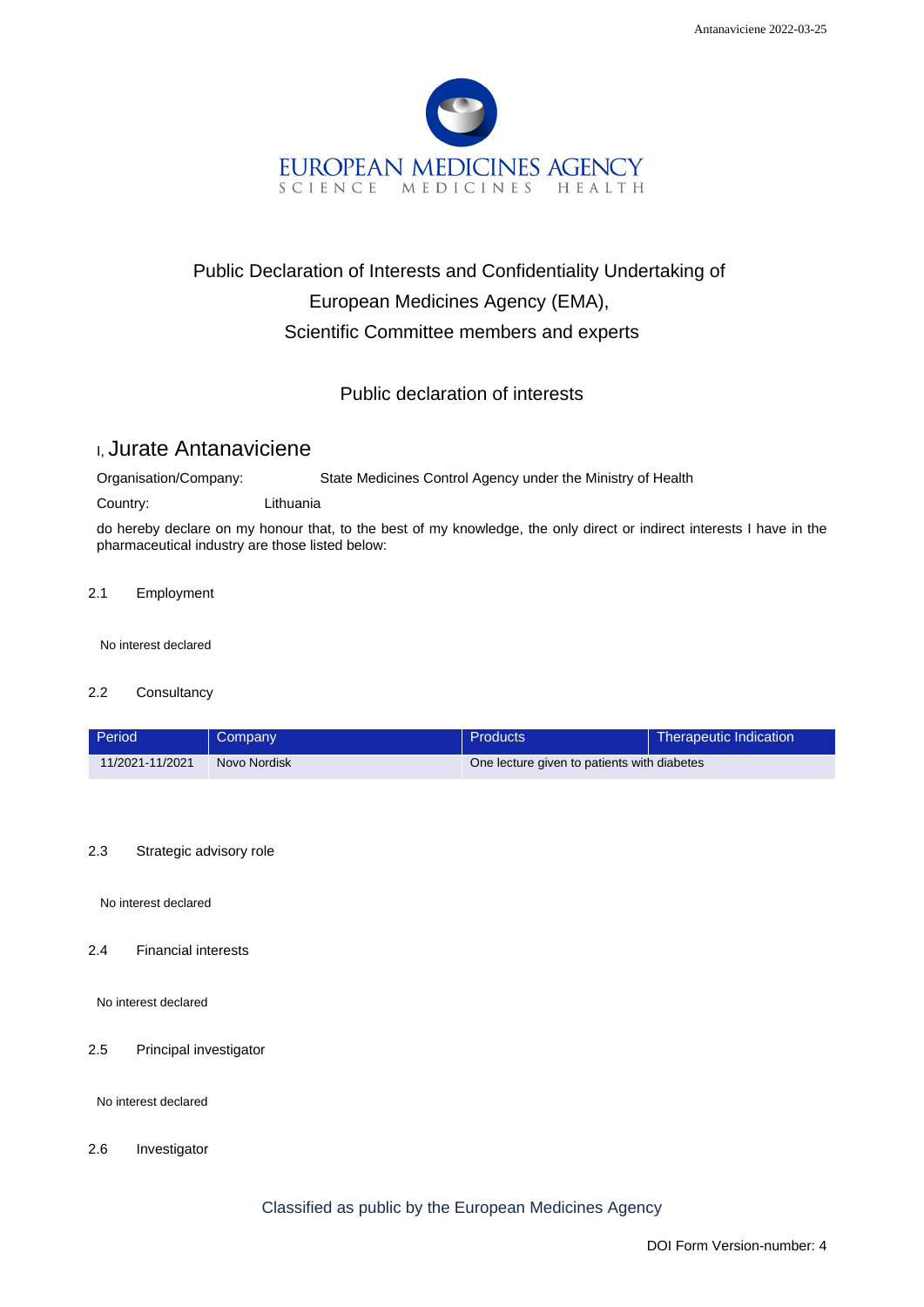No Interest Declared

2.7 Grant / Funding to organisation /institution

No interest declared

2.8 Close family member interest

No interest declared

2.9 Repurposing of a medicinal product

No interest declared

2.10 Any other interests or facts

No interest declared

2.11 Committee for Advanced Therapies (CAT) member or alternate

Not a CAT member or alternate

### CONFIDENTIALITY UNDERTAKING

In view of the following definitions:

"EMA Activities" encompass any meeting (including meeting preparation and follow-up, associated discussion or any other related activity) of the European Medicines Agency's Management Board, Committees, Working Parties, Expert Groups, or any other such meeting; work as an expert on assessments; work as an expert on guidance development.

"Confidential Information" means all information, facts, data and any other matters of which I acquire knowledge, either directly or indirectly, as a result of my EMA Activities.

"Confidential Documents" mean all drafts, preparatory information, documents and any other material, together with any information contained therein, to which I have access, either directly or indirectly, as a result of my participation in EMA Activities. Furthermore, any records or notes made by me relating to Confidential Information or Confidential Documents shall be treated as Confidential Documents.

I understand that I may be invited to participate either directly or indirectly in certain EMA activities and hereby undertake:

- To treat all Confidential Information and Confidential Documents under conditions of strict confidentiality as long as the information or document has not been made public/is not in the public domain.
- Not to disclose (or authorise any other person to disclose) in any way to any third party any Confidential Information or Confidential Document.
- Not to use (or authorise any other person to use) any Confidential Information or Confidential Document other than for the purposes of my work in connection with EMA activities.
- To dispose of Confidential Documents as confidential material as soon as I have no further use for them.
- When expressing views to clearly indicate that the views are my own if acting in my own capacity or those of the EMA, Committee, Working Party, Expert Group or other group if acting on behalf that group.
- Not to disclose any commercially confidential information.

Classified as public by the European Medicines Agency